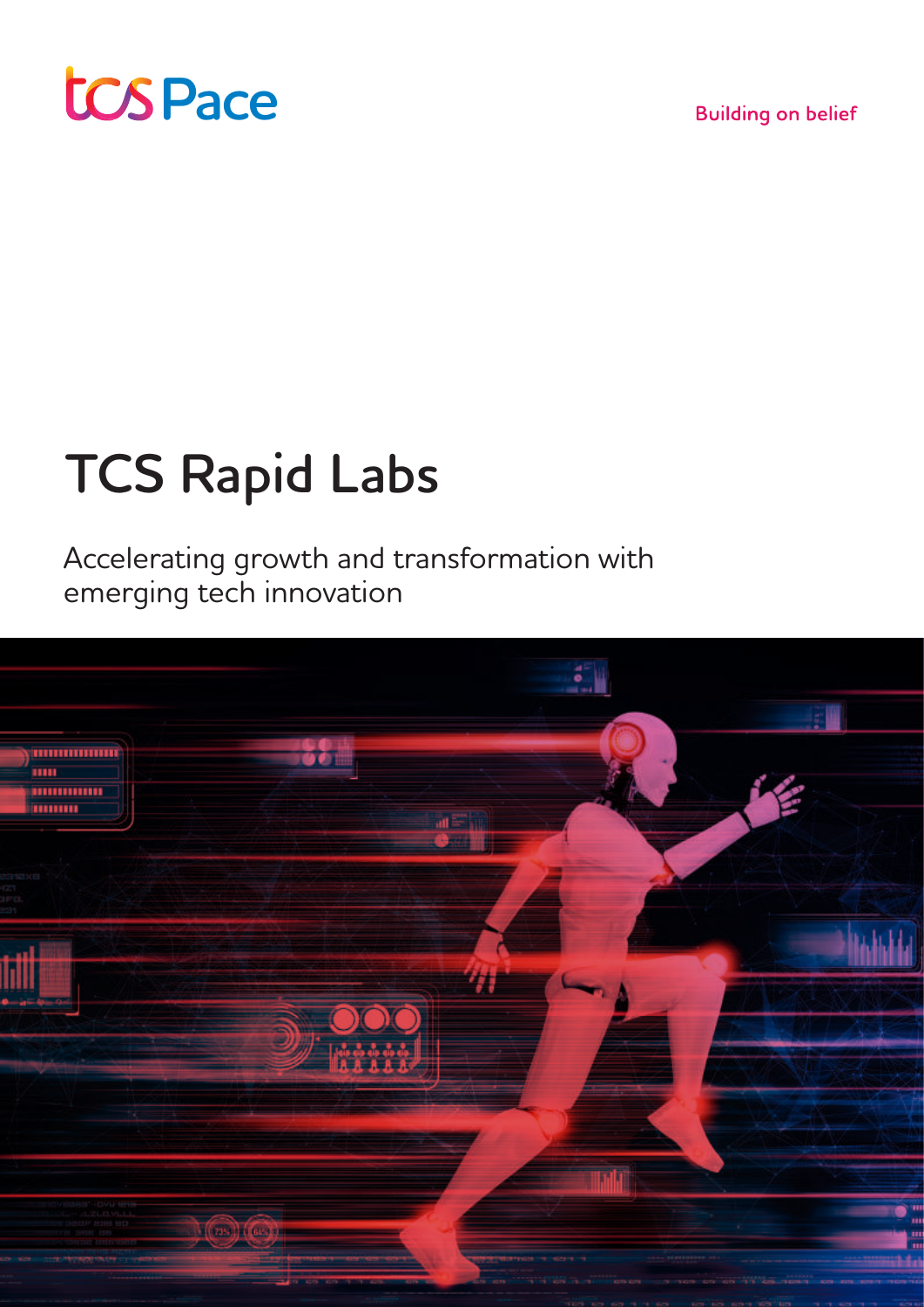An ever-evolving business and technology landscape is driving an exponential increase in the pace of change across all industries and markets. Not only will emerging technologies such as Artificial Intelligence, DevOps, IoT and Advanced sensors, Immersive technologies, Blockchain, Robotics, 5G, and Quantum Computing reshape the future of enterprises and business, but will also undergo significant change themselves. Furthermore, they will lend themselves to create innovative, combinatorial solutions that shape new markets and expand existing ones. Hence, accelerated innovation is an imperative to prove the art of the possible early in the cycle. Fast-paced experimentation that allows for ideation, design of experiments, rapid prototyping to bring forth the functional value of an idea, and repeating experiments but with new insights and perspectives, will help realize an early feel of innovation to help you make important investment decisions.

Realizing innovation at this accelerated pace requires a combination of talent, creativity, problem-solving aptitude, and technological skills. At TCS, we have setup a global network of 30 Rapid Labs across our business groups and accounts to help you stay ahead of the curve. These labs are part of the TCS Pace<sup>™</sup> Innovation Architecture that unifies the best of TCS' innovation assets, capabilities and practices to build meaningful and accelerated outcomes. The TCS Pace Innovation Architecture provides a structured framework for you to ideate better, work on creative solutions faster, and focus your efforts on real, purpose-driven business needs. The corporate-led Rapid Labs, which is a part of TCS Incubation, works in close collaboration with all other Labs to help you innovate rapidly.

## TCS Rapid Labs

- **n** Specializes in solving complex business problems
- <sup>n</sup> Identifies growth and transformation opportunities for you through proven ideation enablers and our contextual knowledge
- $\blacksquare$  Fuels your growth and transformation journey by converting your unique set of problems into an innovative solution in weeks, as opposed to months
- **n** Uses a combinatorial approach involving serial innovators, proven processes, emerging technologies, maker spaces and an innovation ecosystem
- **n** Offers a sandbox to demonstrate the value of your idea funnel through rapid POCs
- Converts POCs into MVPs in rapid iterations

## What we do

- n Infuse energy and fresh thinking in innovation
- **n** Solve complex business problems by bringing together hyper-agile practices, design thinking techniques, and passionate innovators with combinatorial skills in design, business, creative problem-solving, and an in-depth knowledge of multiple technologies such as AI, Cognitive, Multi-modal experiences (robotics, AR), Quantum, etc.
- <sup>n</sup> Fast-track innovation through proven and repeatable processes and by providing access to deep research and reusable components
- $\blacksquare$  Reduce waste, risk of failure and excessive iterations through frugal innovation and through our innovation ecosystem and investments

## This is how we do it

For each problem statement received, we understand the given problem from all aspects and arrive at possible solutions by drawing on our contextual knowledge based on past experiences and by applying the DICEE concept– Depth, Intelligence, Completeness, Elegance, and Emotion. Our methodology includes THINK, MAKE, EVALUATE, REPEAT phases in rapid iterations with various stages such as ideation, applied research, experience and design modelling, prototyping, accepting failures, MVPs and pilot deployment and scale-up.

- THINK: We connect with stakeholders to understand the need of the hour, analyze the current situation, and drill down the problem statement to scope out the PoC. We also conduct competitive and market analyses to identify white spaces.
- $\blacksquare$  MAKE: This is where all the action begins as we deep dive into the problem statement to evaluate technology aspects and whether combinatorial technologies are the right approach to deliver maximum value to stakeholders. We carry out multiple design of experiments and experience modelling to explore and analyze all the technical, design and behavioral requirements
- <sup>n</sup> EVALUATE: We assess all MVPs built in the make stage based on the applied research and studies. Acceptable MVPs are moved to the pilot deployment and scale-up stage. New insights and perspectives may be applied for retrospection of the MVP, for the subsequent phases or in case of failure.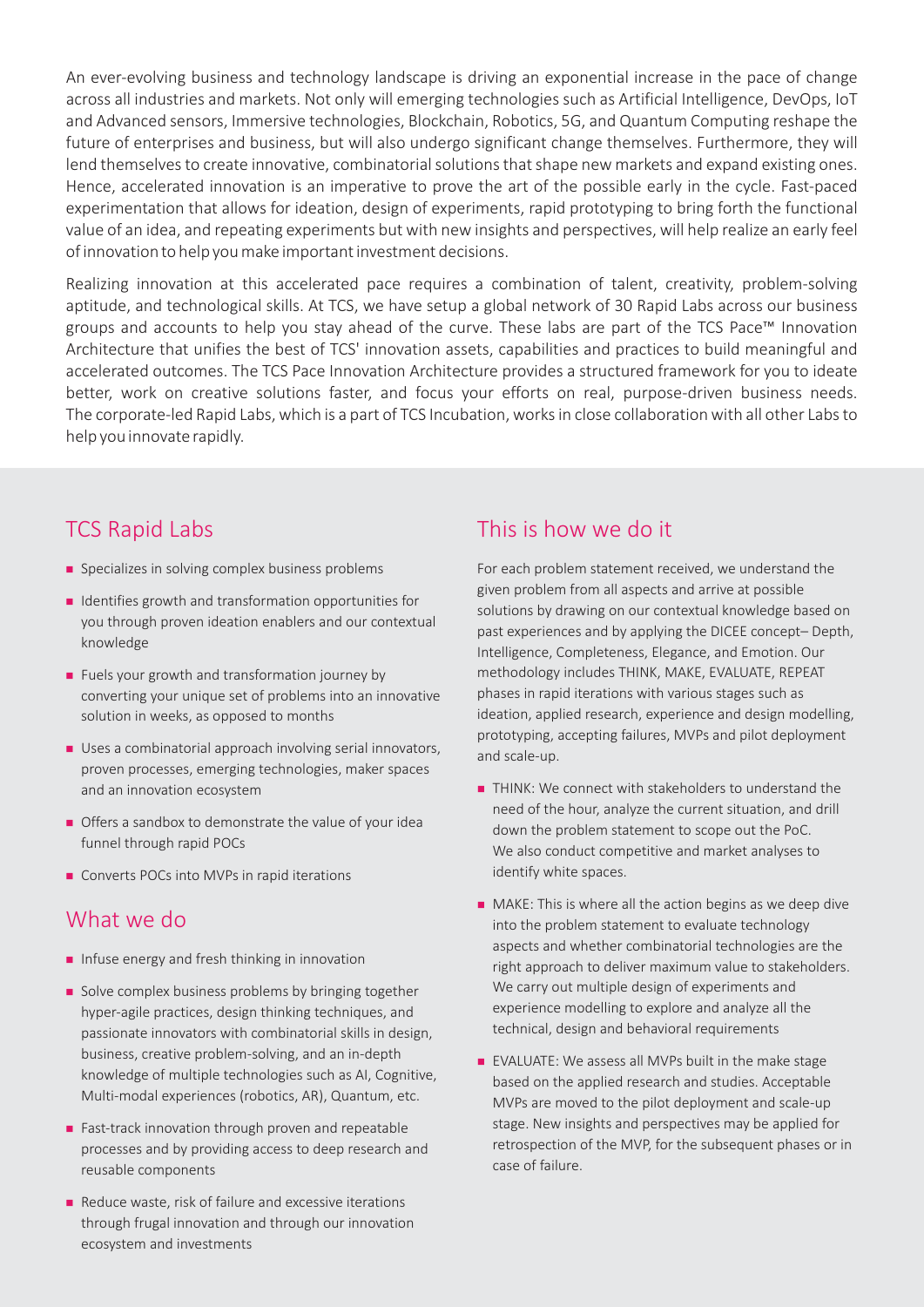

A diagrammatic representation of a Rapid Sprint (6/8-week cycles)

Our novel 3E model—Engage, Empathize and Empower—is designed to develop social and sustainable innovations and allows us to engage extensively with stakeholders, understand their problems, empathize, and empower them with our technology-driven solutions.

### Our work

Here are a few examples of how we have ideated and rapidly solved complex problems for our customers.

#### Immersive Tech

- $\blacksquare$  The Vikram Sarabhai Library at IIM Ahmedabad —among the top 50 business schools globally— launched a virtual library, providing students, professors, and visitors access to almost 200,000 books and 25,000 journals. Our solution included a virtual walk-through of the iconic library with a simulated walk up the stairs to a specific floor, reaching out to a book shelf, and browsing through the books on it, in addition to a speech-driven book search, reservation of titles, and notifications to pick up the book during a library visit
- Virtual Habilitation (VHAB) is a unique, cost-efficient solution, completely built by Rapid Labs, based on gesture, leap motion, and VR platforms. VHAB combines an immersive experience with gamification to build a personalized suite of limb movement exercises that improve locomotive functioning in children with neuromuscular disorders and autism. VHAB is a key enabler for CSR initiatives at Barclays
- A US-based auto manufacturer worked with us to build and roll out an AR/VR-based app to provide guided assistance to service technicians. The app included features to: 1) provide car/auto parts information by scanning the VIN/part number; 2) overlay repair information for specific car parts; 3) allow technicians to call an expert and seek advice if they are unable to repair
- <sup>n</sup> A US-based label manufacturer partnered with us to develop an intelligent computer vision powered AR-based mobile application to analyze and classify tamper safe labels on food delivery packages
- <sup>n</sup> An Australian electricity utilities customer collaborated with us to streamline the site assessment process before excavation by allowing field staff to visualize underground assets such as pipes and joins in a smartphone before actual excavation. The AR-based application leverages GIS data and 3D models of the underground assets to augment operations

#### Cognitive

- A US-based audio equipment manufacturer used the Cognitive Audio Denoiser built by us to eliminate intrusive ambient noises—such as door banging, or table-tapping —that are produced in environments like offices or auditoriums, from real-time audio feeds
- A US-based engine manufacturer partnered with us to improve the hand-off process for its filtration business unit quality engineers using our computer vision-based solution to detect hazard and quality related symbols from two million complex engineering drawings. Sustainable coding practices enabled customer recognition for TCS as a strategic vendor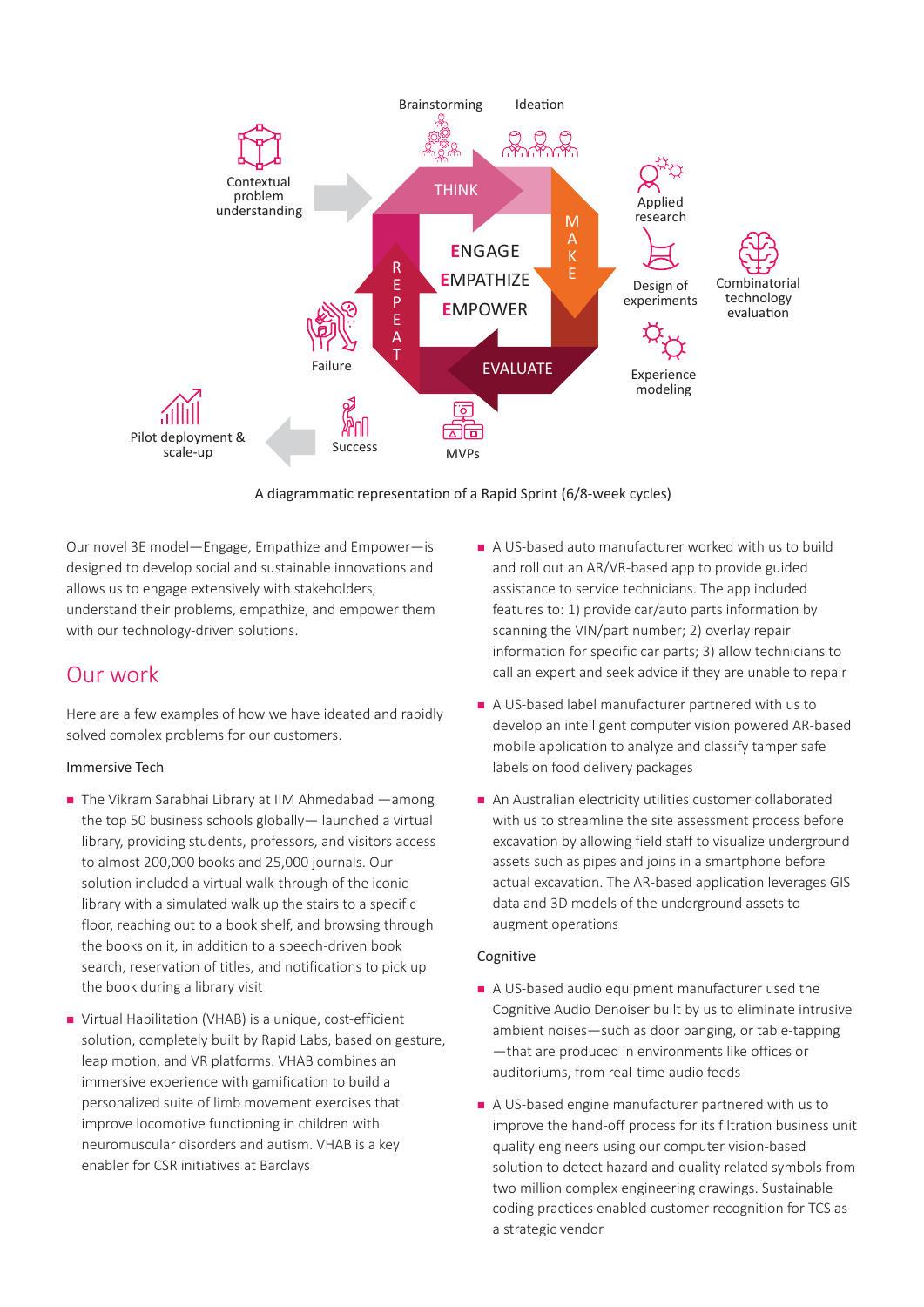- <sup>n</sup> A US-based global media company reduced manual effort by 60% by partnering with us to automate the analysis of one million hand-written audio diaries per year to understand radio channel listenership by demographic and other qualitative information to arrive at a channel popularity score and pricing strategies
- A major UK telecommunications provider collaborated with us to develop a multilingual knowledge platform to provide advisory insights to its SMB customers. SMB customers now get online responses to their queries and next best offers through an advisory engine. This has significantly reduced contact centre call volumes and has increased product exposure
- A Germany-based global energy equipment company engaged us to develop a computer vision-based mobile app in just one week to read embossed part numbers from machines
- <sup>n</sup> A UK-based water utilities customer partnered with us to automate the end-to-end inspection process through an intelligent sewer pipe inspection solution with configurable parallel data processing pipeline and decision intelligence
- A US-based fiberglass composites manufacturer worked with us to replace its manual warehouse inventory counting process using RFID with an automated process involving visual inspection of inventory identifiers
- A UK-based telco major recommended next-best offers and solutions to its server message block protocol customers through a knowledge bot built by us using a multilingual model and contextual knowledge
- <sup>n</sup> A German-based industrial manufacturer required a solution to automate the conversion of 3D drawing to 2D as 3D files are not portable to web portals due to their large size. We automated the conversion process and completely eliminated manual effort
- <sup>n</sup> A South Africa-based, technology-enabled learning and information solutions company, specializing in publishing academic and law-related literature, adopted an ML-based rules definition solution built by us for document auto-formatting before printing. The solution complemented the manual rule definition and made the entire process robust and scalable
- <sup>n</sup> A large South Africa-based bank simplified and reduced its cost of operations through our AI- driven mailbox automation solution that raised service requests to address merchant queries and complaints

5G

■ We built a scalable, low latency, multi model vision platform for use in a variety of scenarios at home, factories, and outdoors. The platform provides zero-touch provisioning with intuitive self-service for management of cameras, computers and so on. Business users can also select from a wide range of AI vision models that are continuously added and upgraded by us

## The TCS advantage

- Historical evidence: Delivering future-proof, technologyled solutions for over 50 years
- $\blacksquare$  Fertile growth and transformation environment: An established ecosystem of cutting-edge technology and IT infrastructure
- Business perspective: Helping businesses fast-track the innovative product development process with limited upfront investment
- Consultative capabilities: Not just infrastructure, but also consultative expertise to help a business move from ideation to rapid MVP development
- Scalability: Providing contextual mastery and domain expertise to scale the development process quickly and effectively once a business makes a viable innovation choice